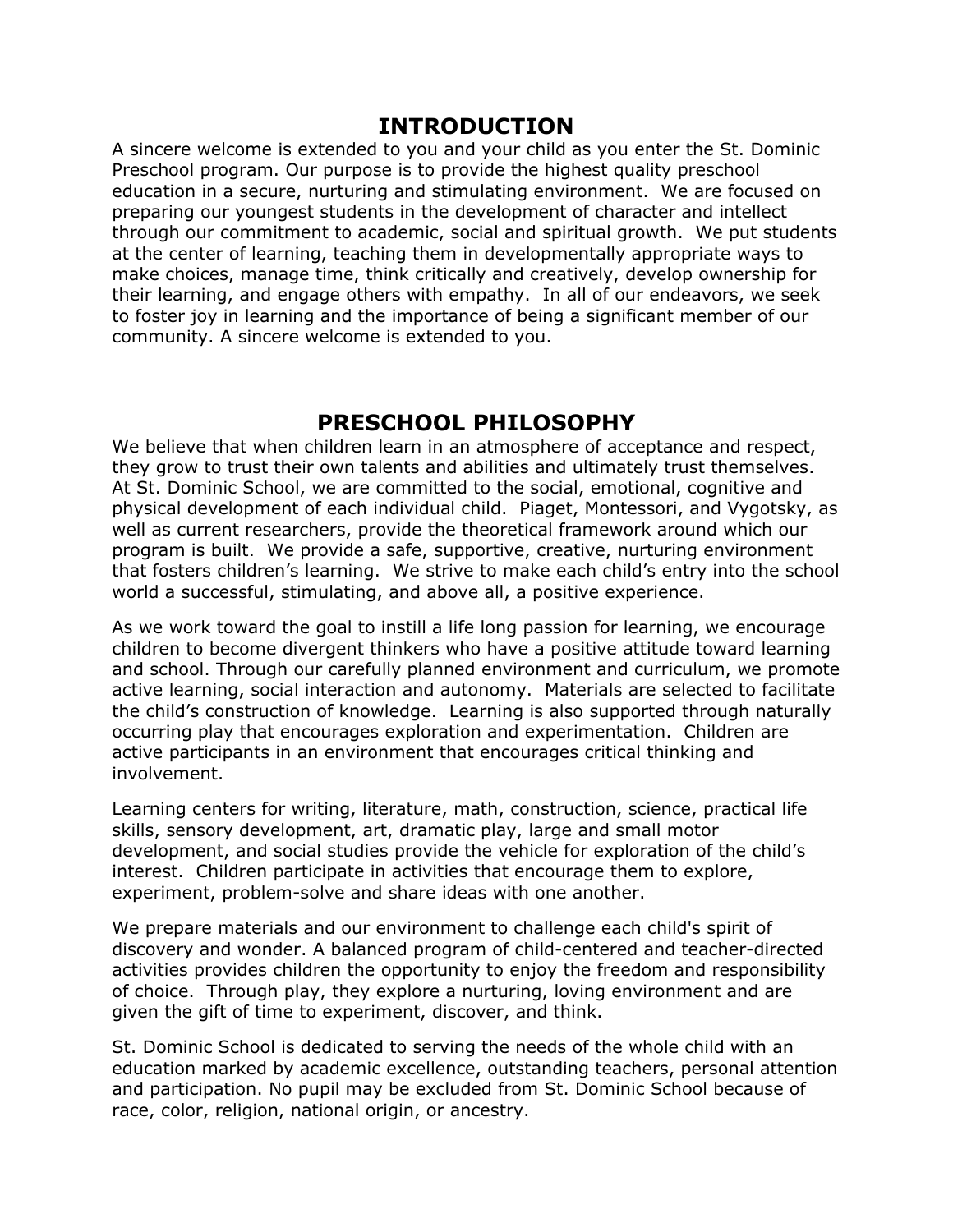## **EMERGENCY, SAFETY, AND SECURITY PROCEDURES**

#### **Crisis Plan**

St. Dominic School has emergency procedures in place, reviews the plans yearly with the faculty, and provides the appropriate information and training. For reasons of security, the plan is not published.

#### **Fire and Tornado Drills**

Monthly *fire drills* will be held during each school year. There will be directions posted in each area prior to school opening. *Tornado drills* will also be held during the spring of each school year. Teachers shall escort their classes to the area specified for each building

#### **Licensing**

Our Preschool is licensed by The Ohio Department of Education, Early Childhood Division. A copy of the Rules for Preschool Programs is available in the office. Should any person suspect a violation of the Administrative Code by the school, please phone the Ohio Department of Education at 614-466-0224.

## **HEALTH POLICIES**

#### **Administering Medications in School**

A school nurse or principal or his/her designee may administer medication during school hours to pupils in the school according to the following guidelines.

#### *Medications may not be kept and taken by individual students except as outlined in #7 below.*

1. The medication must be prescribed by a licensed prescriber.

a. A written order for the prescribed medication, dosage, duration of dosage, and a statement explaining the administration of the dosage and the possible side effects, signed by the licensed prescriber, must be on file in the nurse's office before the medication can be given. A new form must be completed if a medication dosage is adjusted. In an emergency, orders may be faxed from the licensed prescriber.

b. A staff person may administer pills, capsules or liquid medication or may assist a child with his/her inhaler. The staff *MAY NOT* administer any medications requiring injections or the use of syringes or similar instruments with the exception of an Epipen in the treatment of an allergic reaction. Care guidelines for diabetic students will be determined on an individual basis.

#### c. *Over-the counter drugs may be given provided they are prescribed in* **writing by a licensed prescriber** and all above qualifications are met.

2. A statement signed by the parent or guardian giving permission to the school nurse/principal or designee to administer prescribed medication must be on file in the *nurse's office* before medicine is given. Medication *will not* **be given** without this statement and the licensed prescriber's order on file.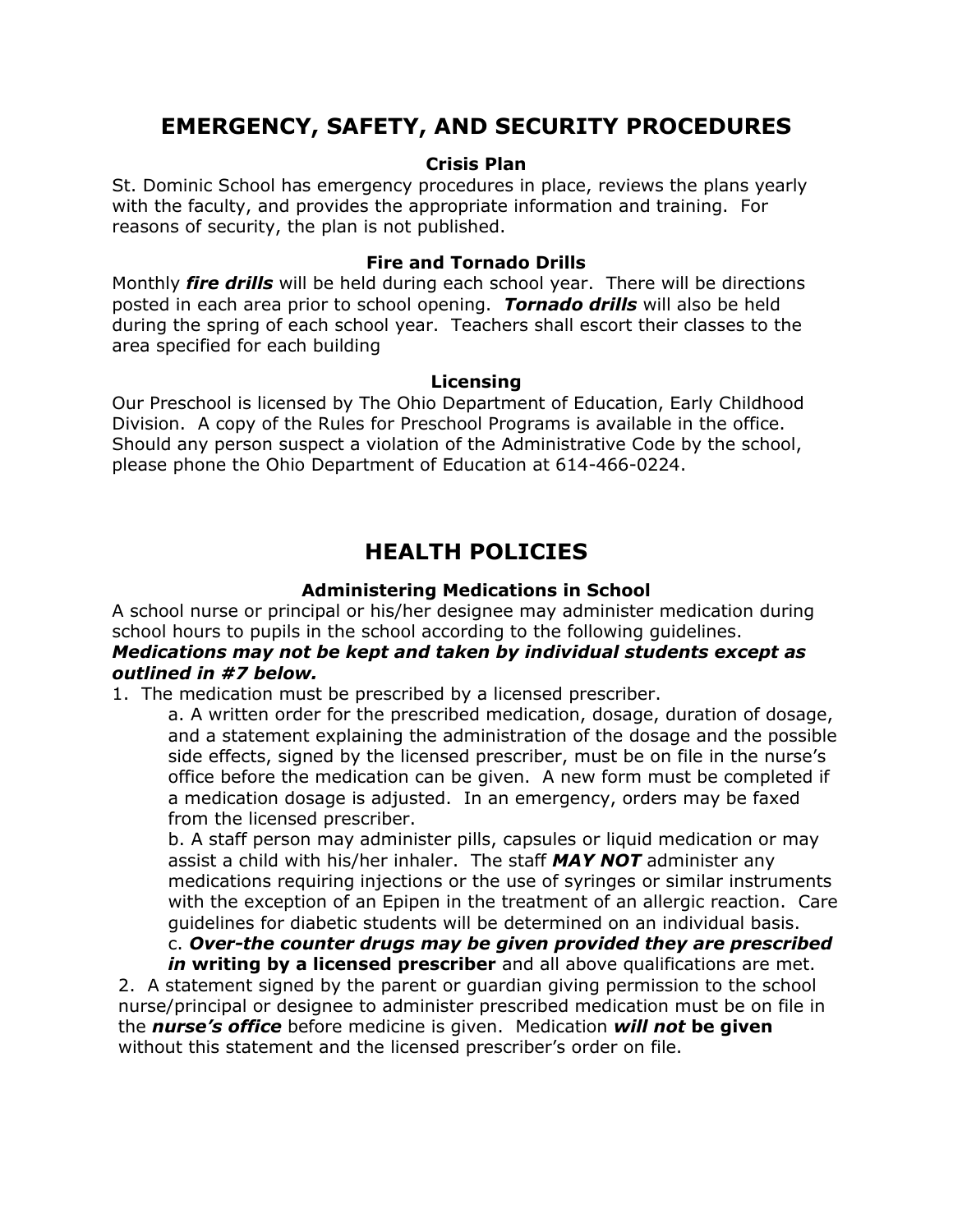3. The parent's statement must also include a clause providing that the undersigned agrees not to file or make any claim against anyone for negligence in connection with the administration or non-administration of any medicine and further agree to save such individuals and hold them harmless from any liability incurred as a result of the administration or non-administration of any medicine. Forms for this information are available in the nurse's office.

4. In all cases, the parent must assume responsibility for the safe delivery of the medication to the school. All prescribed medication must be in the original container clearly marked by the pharmacist with the student's name, the dosage directions, physician's name, and the prescription number. The pharmacy will provide a second container for use at school if asked.

5. School's nurse/principal or designee must keep medications in a locked place. 6. Upon receipt, the school's nurse reviews each order and medication, and then assumes responsibility for the administration and monitoring of all medications given during school hours. The nurse provides other school personnel with specific instructions pertinent to the medication.

7. In order for a student to carry and use his inhaler, insulin or Epipen on his own, he/she must have a statement from the licensed prescriber and parent indicating that assistance is not required.

#### **Allergies**

In the interest of the student's safety and health, the school expects parents to inform the school nurse of any allergies, especially those that may have lifethreatening reactions. Consultation with the parents and possibly the physician may be necessary to ensure that a plan is in place to properly care for the student in the event of a reaction.

The parent is responsible for keeping the nurse informed of any reactions or changes in the student's medications or plan of care for a reaction.

#### **Emergency Medical Authorization**

The Emergency Medical Authorization must be signed by a parent and on file in the nurse's office by the first day of school. It does not require a physician's signature. This form gives the school the parent(s) work number(s), as well as emergency contacts in the event of an injury or illness. If the student is receiving routine medications, it is important that they be noted on this form. In the event of an emergency, this form will accompany the student to the hospital for treatment. In emergency situations if the parents cannot be reached, the school nurse or other school personnel will call the student's physician and/or have the student transported to an emergency room if necessary.

#### **COVID-19 Acknowledgement of Risks**

We, the undersigned parent(s) and student, acknowledge and agree that, as a student at St. Dominic School and as parent(s) of that student, entering in the school or being on the premises, having personal contact with teachers, classmates, and other St. Dominic School staff, involves a certain degree of risk, namely of parent(s) and/or student acquiring a communicable disease, including COVID-19, and then potentially passing it on to others, including family members. Due to the highly contagious nature of COVID-19, the characteristics of the virus, and the close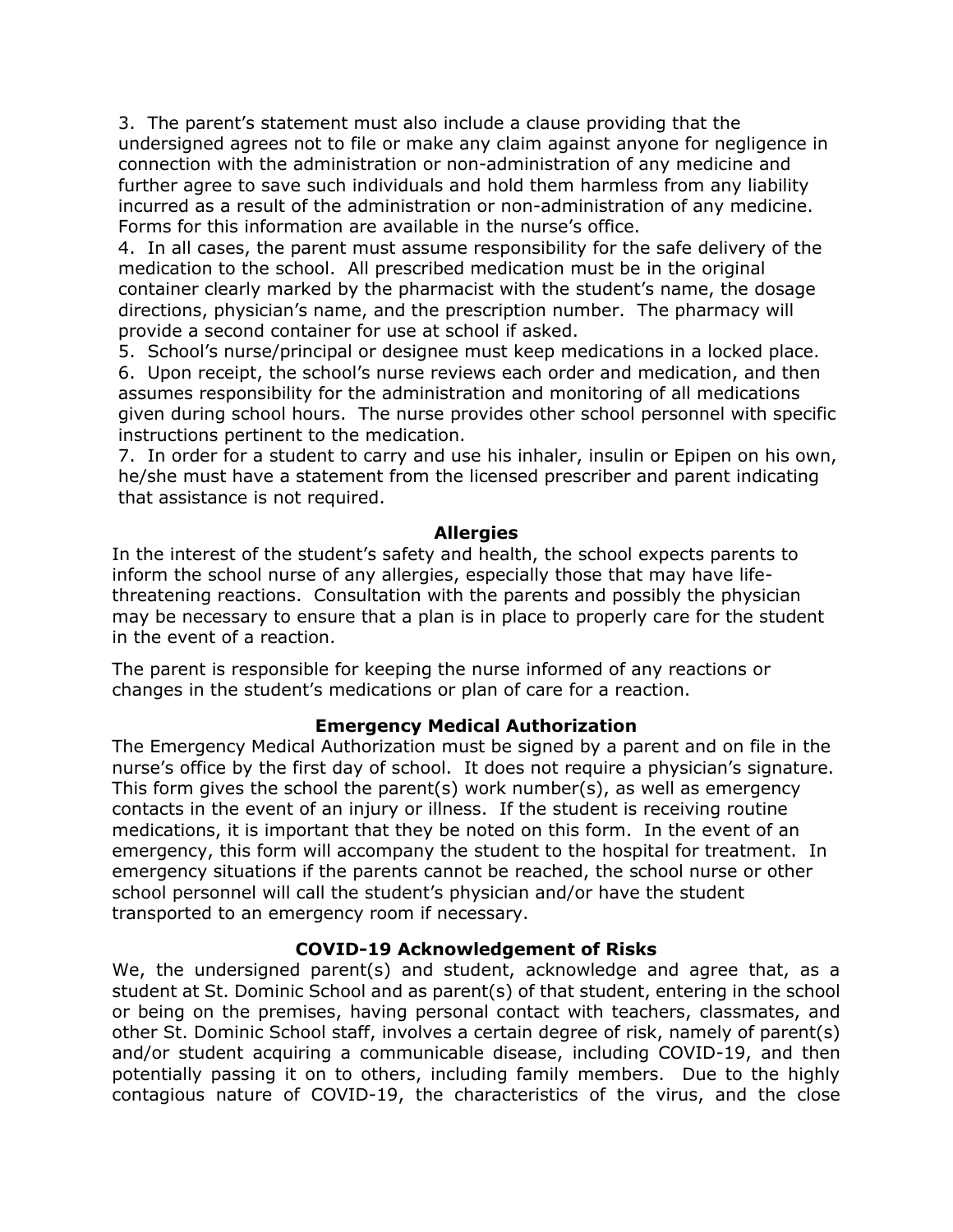proximity of students, teachers, and staff at St. Dominic School, there is an elevated risk of student contracting the disease simply by being in the building, on the premises, or at any St. Dominic School function. The same is true for parent(s) of a student at St. Dominic School.

By signing this Handbook below, we acknowledge and agree that after carefully considering the risks involved, and having the opportunity to discuss these risks with any healthcare professional(s) of our choosing, we voluntarily and willingly accept those risks and acknowledge that returning to in-person classes and other in-person St. Dominic School functions is the choice of each family, including ours. If student or parent(s) who visit St. Dominic School have underlying health concerns which may place them at greater risk of contracting any communicable disease, including COVID-19, we acknowledge and agree that we will consult with a health care professional before student or parent(s) return to St. Dominic School, attend any St. Dominic School function, or visit St. Dominic School . Moreover, we acknowledge that while adherence to safety and precautionary measures (e.g., social distancing guidelines, facemasks, handwashing, etc.) may reduce possible exposure to the risk of contracting a communicable disease, the possibility of serious illness and death remains. We do hereby accept and assume sole responsibility for any illness acquired by student or parent(s) while at St. Dominic School or any St. Dominic School function, including possible infection with COVID-19.

We further acknowledge, understand, and agree that we have obligations to St. Dominic School, its faculty, students, and others to take certain precautions and make certain disclosures to prevent the spread of COVID-19. Specifically, we agree that neither student nor parent(s) will come to St. Dominic School or attend any St. Dominic School function in person, if in the 14 days prior to coming to St. Dominic School or any St. Dominic School function, student or parent(s) has had any of the following: new cough, shortness of breath, difficulty breathing, fever of 100.4 °F or higher (intermittent or constant), chills, new muscle pains or body aches, headache, sore throat, congestion or runny nose, new loss of taste or smell, or gastrointestinal symptoms like nausea, vomiting, or diarrhea. This does not apply if these symptoms have been affirmatively diagnosed by a healthcare provider as being caused by some non-contagious illness or condition. In such case, we agree to obtain supporting documentation from our healthcare provider and share such documentation with St. Dominic School. Additionally, we agree that neither student nor parent(s) will come to St. Dominic School or any St. Dominic School function if in the last 14 days, student or parent(s) has had prolonged (more than 10 minutes) close contact (within 6 feet) with anyone, including a family member, diagnosed with or suspected of having COVID-19.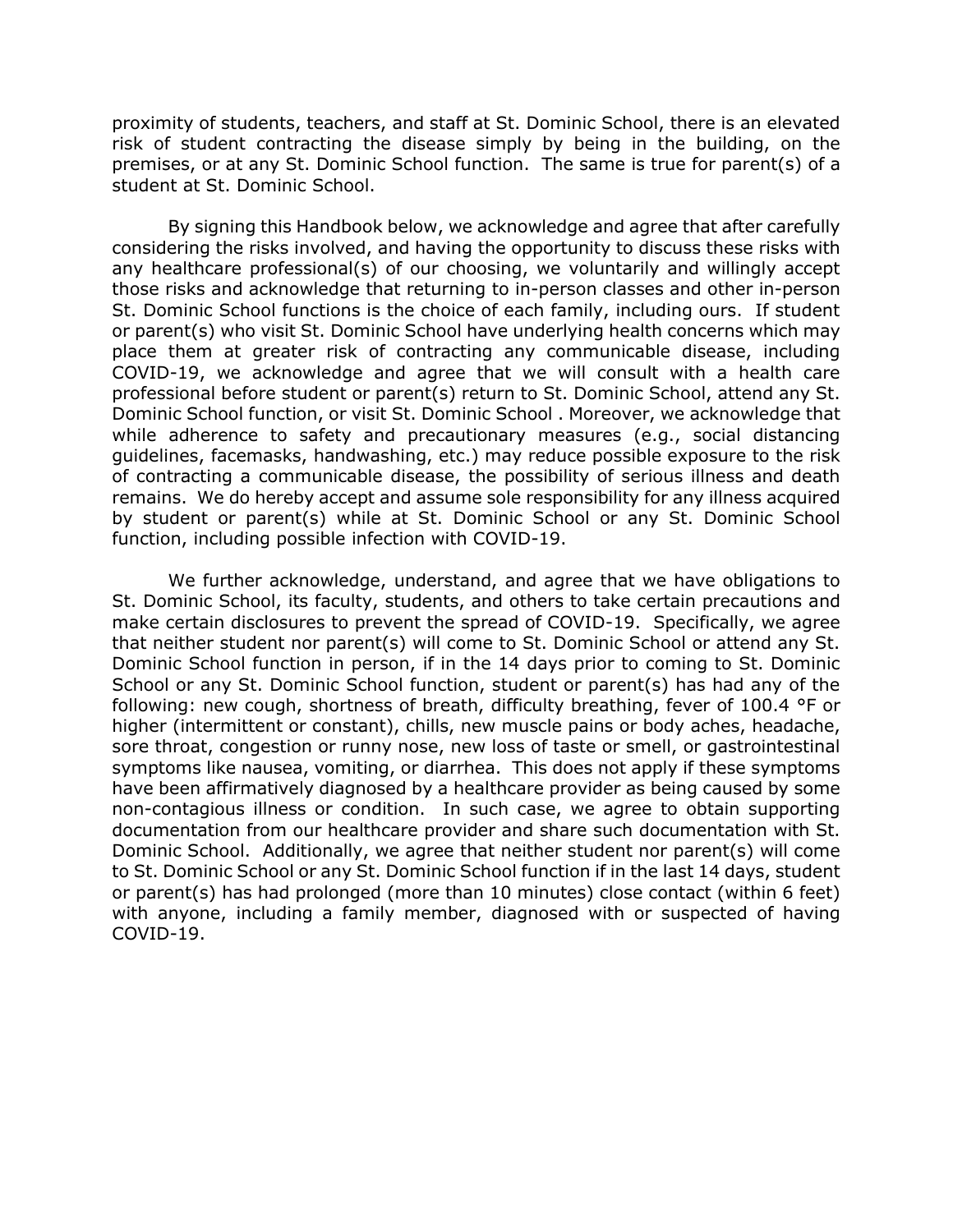#### **Health Regulations Regarding Absences**

St. Dominic preschool follows the guidelines for the management of communicable diseases established by the Ohio Department of Education. A person trained to recognize the common signs of communicable disease or other illness shall observe each child daily as he or she enters the room.

Signs or symptoms we will look for include, but are not limited to, the following:

- Diarrhea (more than one abnormally loose stool within a 24 hour period);
- Severe coughing, causing the child to become red or blue in the face or to make a whooping sound;
- Difficult or rapid breathing;
- Yellowish skin or eyes;
- Conjunctivitis;
- Temperature of one hundred degrees Fahrenheit taken by the auxiliary method when in combination with other signs of illness;
- Untreated infected skin patches;
- Unusually dark urine and/or grey or white stool;
- Stiff neck:
- Evidence of lice, scabies, or other parasitic infestation;
- Unusual spots or rashes;
- Sore throat or difficulty in swallowing;
- Vomiting.

Any child with any of these signs or symptoms of illness shall immediately be isolated from other children. Decisions about whether the child should be sent home immediately, or at some other time of the day, shall be determined by the teacher and the school nurse along with the parent.

Please notify the office if your child will not be attending school for any reason. All illnesses and communicable disease (such as chicken pox, strep throat, scarlet fever, etc.) must be reported to school immediately. Parents will be notified of a communicable disease that occurs in your child's class. A standard form will be posted or sent home with your child notifying you that your child has been exposed to a communicable disease and what symptoms to watch for. A communicable disease chart is posted in the preschool hallway. A child may return to the classroom when he/she is free of the disease. Any case of head lice must be checked by the school nurse or trained staff before readmittance.

#### **Illness**

In the interest of other students and staff, parents should keep the child home if they have any of the following: fever, vomiting, diarrhea, a rash of undetermined origin, or symptoms of a cold such as frequent coughing or nasal drainage that is not clear in color or the student is unable to take care of him or herself. *A student should be free from fever, vomiting and/or diarrhea, without the assistance of medication, for 24 hours before returning to school.* **Notify the** school immediately if your child develops a communicable disease. If any restriction of activity is necessary upon returning to school after an illness, please send a note to the classroom teacher with the specific details.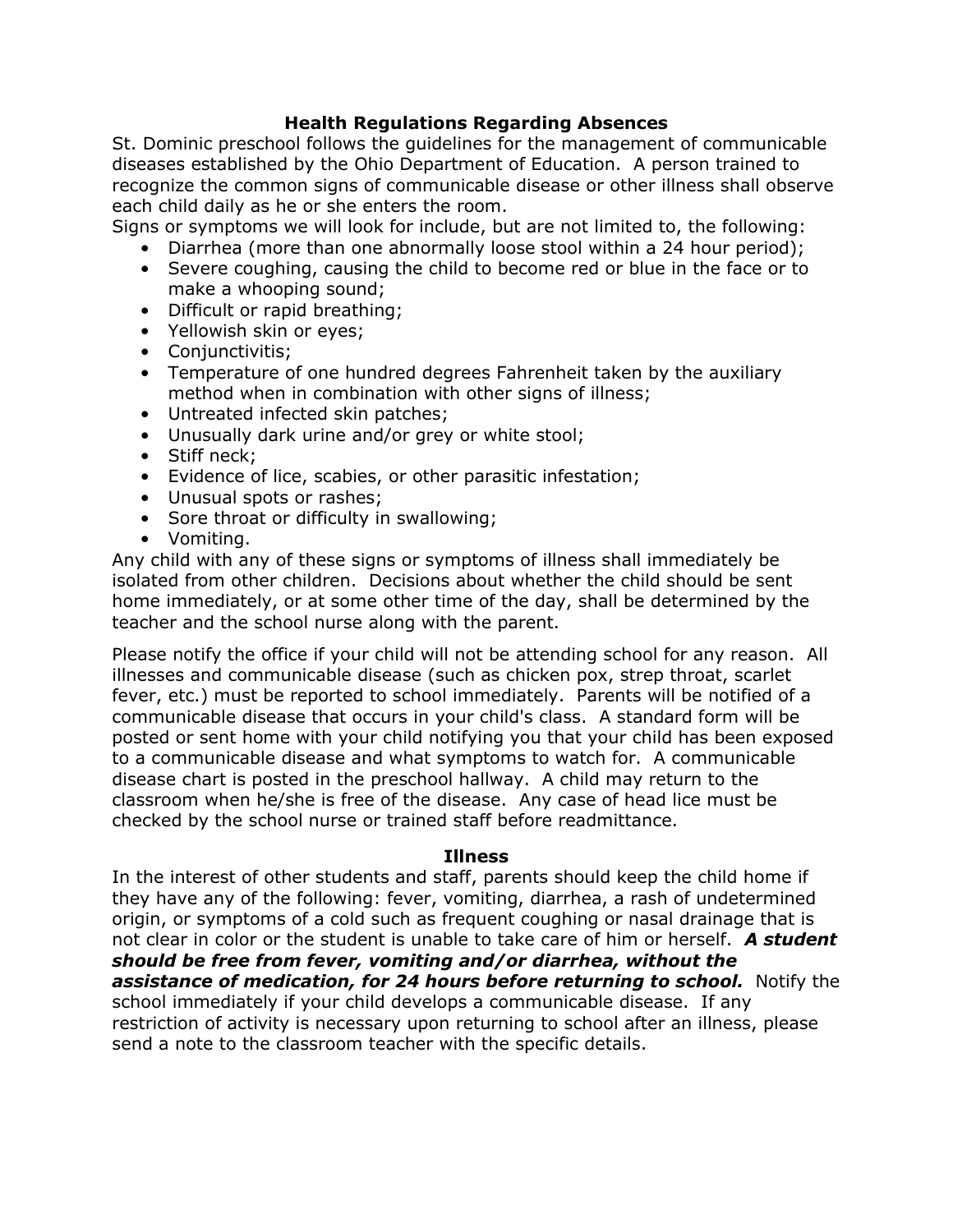#### **Management of Communicable Diseases**

Preschool staff members are trained in first aid prevention, recognition and management of communicable disease, child abuse recognition and prevention, and CPR. All training shall be given by approved health organizations and trainers, and all training shall also follow an approved curriculum. Initial training will be a six hour course, with a three hour review to be taken every three years for each staff member. The trained person shall observe each child daily as he/she enters the classroom or a group.

An ill child shall be sent to the school nurse in the health room. The nurse is on duty in the health room Monday through Friday from 8:00 a.m. to 3:00 p.m.

The procedure for sending a student home is:

- a. Contact parents to see who is available to come to school
- b. If parents cannot be reached, the directives on the child's Emergency Medical Authorization Form will be followed.

Upon returning to school after an illness caused by a communicable disease, a student may be required to present a release card from the doctor. Any questions can be directed to the health room at 251-1276 ext. 430.

A mildly ill child who is sent to the school nurse will be offered crackers and/or an appropriate drink. The goals will be to get the student feeling well enough to return

to class. Any child exhibiting elevated temperature, vomiting, diarrhea, or unusual spots or rashes will be sent home.

In the case of children being exposed to a diagnosed communicable disease, a letter will be sent home to parents as soon as possible. A fact sheet will be included with an explanation of signs, symptoms and recommendations for treating the disease.

#### **Potty Training**

All incoming preschool students must be toilet trained before admittance to the St. Dominic Preschool Program. Students will be permitted to use the restroom at any time during the school day. Students will also use the restroom immediately before and after nap time. At no time will a child ever be disciplined for a toileting accident. Preschool students may not wear "Pull-Ups" or similiar style disposable undergarments.

#### **Physicals**

Each student must have a medical record on file in the nurse's office by the first day of school. All new students must have their immunization record on file within two weeks after the start of school and their medical record completed by a physician within 30 days of the first day of school. If the student is new to Hamilton County from outside the continental U.S., documentation of tuberculosis (TB) skin test is required within 90 days of the first day of school. For students in preschool, a physician must annually update this medical record. Every student must have a current list of immunizations, meeting state requirements, on file in the nurse's office.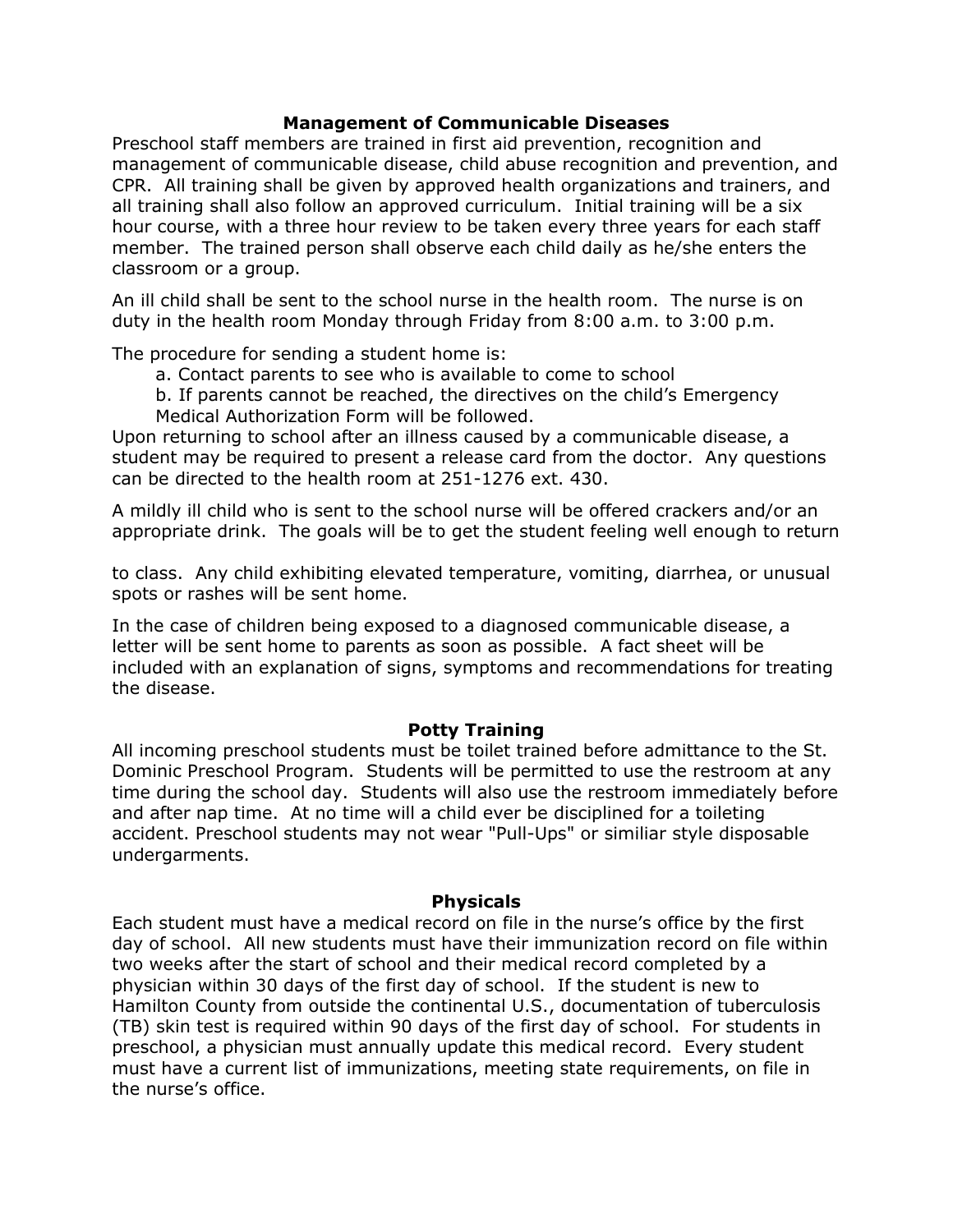## **ATTENDANCE**

Attendance is recorded each day by the classroom teacher and the data and is kept in the school office. Parents are asked to call the office before 9:00 am to report an absence. If a parent does not call to report an absence, the office will call to check on the child's whereabouts before 11:00 am.

## **ARRIVAL & DEPARTURE**

Our School day begins at 8:10 a.m. Children should be brought to their classroom each morning. An alternative choice is to use the preschool morning drop-off, located at the Music Room, which is available daily from 7:50-8:00 a.m. Morning Preschool dismissal is at 11:00 a.m. Full day Preschool dismissal is at 3:00 p.m.

To ensure your child's safety, and in order to have an organized dismissal, we ask that you inform the teacher, in writing, if there is a change in your child's usual transportation arrangements.

## **BIRTHDAY CELEBRATIONS**

If you wish to share birthday treats with the class, please let us know in advance. Store bought individually factory sealed treats may be brought in. Classrooms with children who have food allergies will send home an acceptable snack list.

## **CLOTHING**

Preschool experiences require many hands-on activities. While these are very meaningful to the children, they may also become very messy. We ask that you please have your children wear clothes to school in which they are able to explore, play and even get dirty! Gym shoes are best for preschool. Please, no open-toe or backless shoes. Also, please make these clothes easy to get into and out of for toileting purposes. You will also be asked to provide an extra set of clothes that are seasonally appropriate in case any changes need to be made during the school day. The child's clothing should be marked with their name in permanent marker. Finally, please make sure your child is dressed for the weather. We will go outside frequently. Winter clothing should include heavy coats, boots, mittens and hats. Spring weather may still require boots or mud shoes, as the playground may be muddy.

## **DISCIPLINE POLICY**

Our goal for discipline is to empower each child to make wise choices and develop socially acceptable behavior. It is an interactive process between teacher, child, and parent. We allow children choices while setting realistic limits for their safety and growth. Limits and controls will vary for individual children, as well as for a group; but the underlying principle is that there are reasonable, well-established rules that children can understand that provide the security of knowing that adults are there to be supportive and helpful.

Children are expected to behave in a safe, acceptable manner, and are encouraged to be kind and respectful at all times. Throughout the day, teachers will give verbal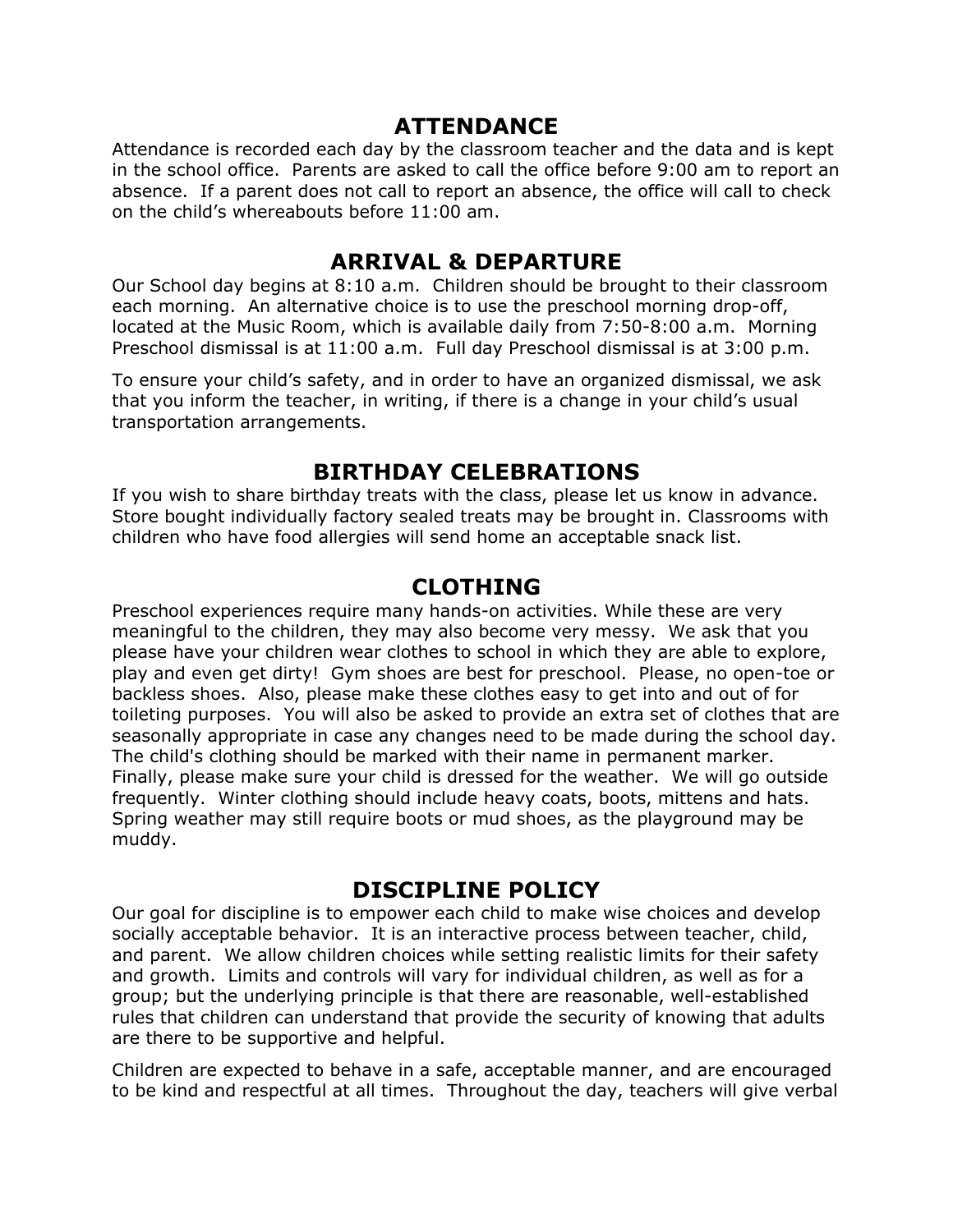acknowledgement of appropriate behavior and use other means of positive reinforcement as a way to encourage each child's positive conduct.

Teachers recognize children are just beginning to work toward the goal of selfdiscipline and mistakes are sometimes made. No child will be disciplined for failure to eat, sleep or for toileting accidents.

Teachers handle the child's discipline as a learning process and teach conflict resolution skills with patience, fairness and understanding. The teacher's role is to be supportive and to intervene when necessary. Prevention and redirection, as well as positive reinforcement, are used to change undesirable behaviors. Children are encouraged to be involved in the problem-solving process, which allows them to build the inner-monitoring systems of self-control. We encourage children to solve problems on their own in a positive way. When a child needs assistance in solving conflicts, teachers will act as facilitators, modeling and encouraging positive means of communication and understanding. Children are helped to express their frustration or anger by developing a language to express their feelings. If inappropriate behaviors continue to occur, a child may be separated from the situation so the teacher can talk to the child to help him/her resolve the conflict in a positive way.

If a child is having reoccurring behavioral issues, teachers will work closely with the child and his or her parents, as well as the school psychologist and principal, to resolve these issues in a positive, nurturing way. The following policies will also apply:

- l. Students who are not able to control themselves, including but not limited to temper tantrums, will face the following consequences: 1<sup>st</sup> offense: Phone call from teacher to parent or guardian; discipline form completed and put in child's file. 2<sup>nd</sup> offense: Phone call from preschool director to parent or guardian; child must be picked up immediately from school; discipline form completed and added to child's file. 3<sup>rd</sup> offense: Phone call from school; child must be immediately picked up; a meeting will be called to discuss the student's future in our program, which may result in an abbreviated schedule for the student (i.e. full day to half day) or dismissal from the program. ll. Students who pose a physical threat either to themselves or others will
	- face the following consequences: 1<sup>st</sup> offense: Phone call from preschool director to parent or guardian to pick up child immediately; discipline form completed and put in student's file. 2<sup>nd</sup> offense: Phone call from school to parent or guardian to pick up

student immediately; a meeting will be called to discuss the student's future in our program.

St. Dominic Preschool strictly adheres to the discipline guidelines set forth by the Ohio Department of Education Licensing Code. That code requires us to publish all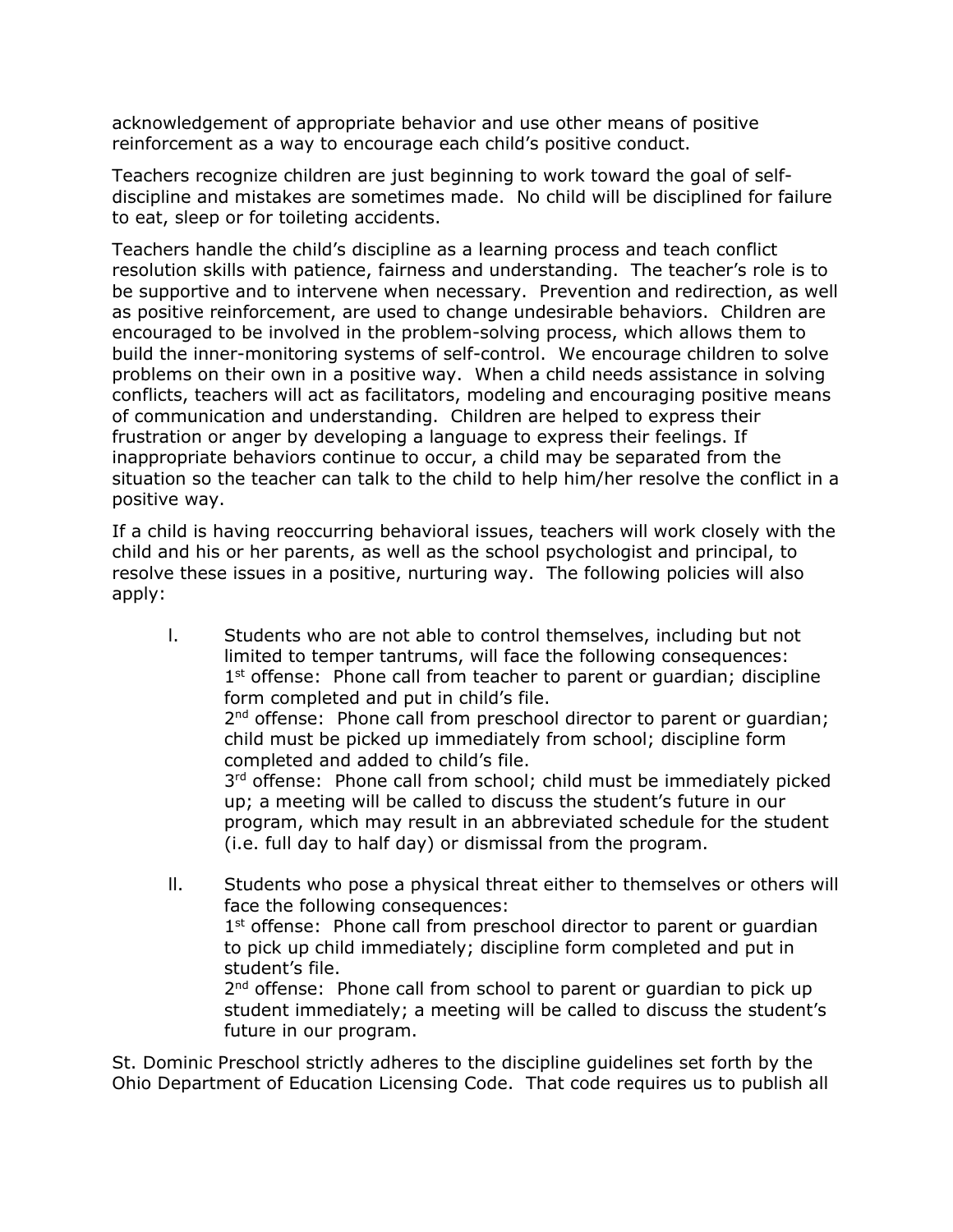the restrictions regarding discipline. The Ohio Department of Education Preschool Discipline code restricts the following:

There shall be no cruel, harsh corporal punishment or any unusual punishment such as, but not limited to, punching, shaking, spanking, or biting.

- No discipline technique shall be delegated to any other child.
- No physical restraints shall be used to confine a child.
- No child shall be placed in a locked room or confined to an enclosed area such as a closet, a box, or similar cubicle.
- No child shall be humiliated or subjected to profane language, threats, and derogatory remarks about himself or his family, or any other verbal abuse.
- Discipline shall not be imposed on a child for failure to eat, failure to sleep, or for toileting accidents.
- Separation, when used as discipline, shall be brief in duration and appropriate to the child's age or circumstances and the child shall be within sight and hearing of a teacher or staff member in a safe, lighted, wellventilated space.
- The preschool shall not abuse or neglect children and shall protect children from abuses and neglect while in the schools care.

### **NAPS**

Children staying for the full-day program will participate in a rest/nap time. We recognize that each child has individual sleep and activity levels. After lunch and outdoor play, children will rest on cots in a quiet, nurturing setting with dimmed lights and peaceful music. Each child is expected to rest on his or her cot for about 1 hour. Children who do not fall asleep during that hour, and those who sleep and then wake before the others, will be taken into another classroom where they will participate in quiet activities, as well as small group activities. Children who fall asleep during naptime will be gradually awakened after one and one-half hours of sleep.

## **PARENT/TEACHER CONFERENCES**

Formal conference days are scheduled in November and February. Written progress reports will be given at the end of school in May. Besides our formally scheduled conferences, you or your child's teacher may request a conference at any time during the school year. We also encourage an open line of communication throughout the year.

## **PARENT INVOLVEMENT**

Please be aware that the Archdiocesan Decree on Child Protection requires all school volunteers to attend the Virtus child protection program and have a BCII criminal background check. These two items are required if you want to volunteer in any capacity during the school year. A letter is sent home at the start of the school year detailing how to enroll in a Virtus program and obtaining a BCII report. Please call Deacon Mark at 471-7741 ext. 481 with questions.

 *Continued*

We welcome family members to become involved in their child's preschool experience as much as possible. There are many ways to become involved